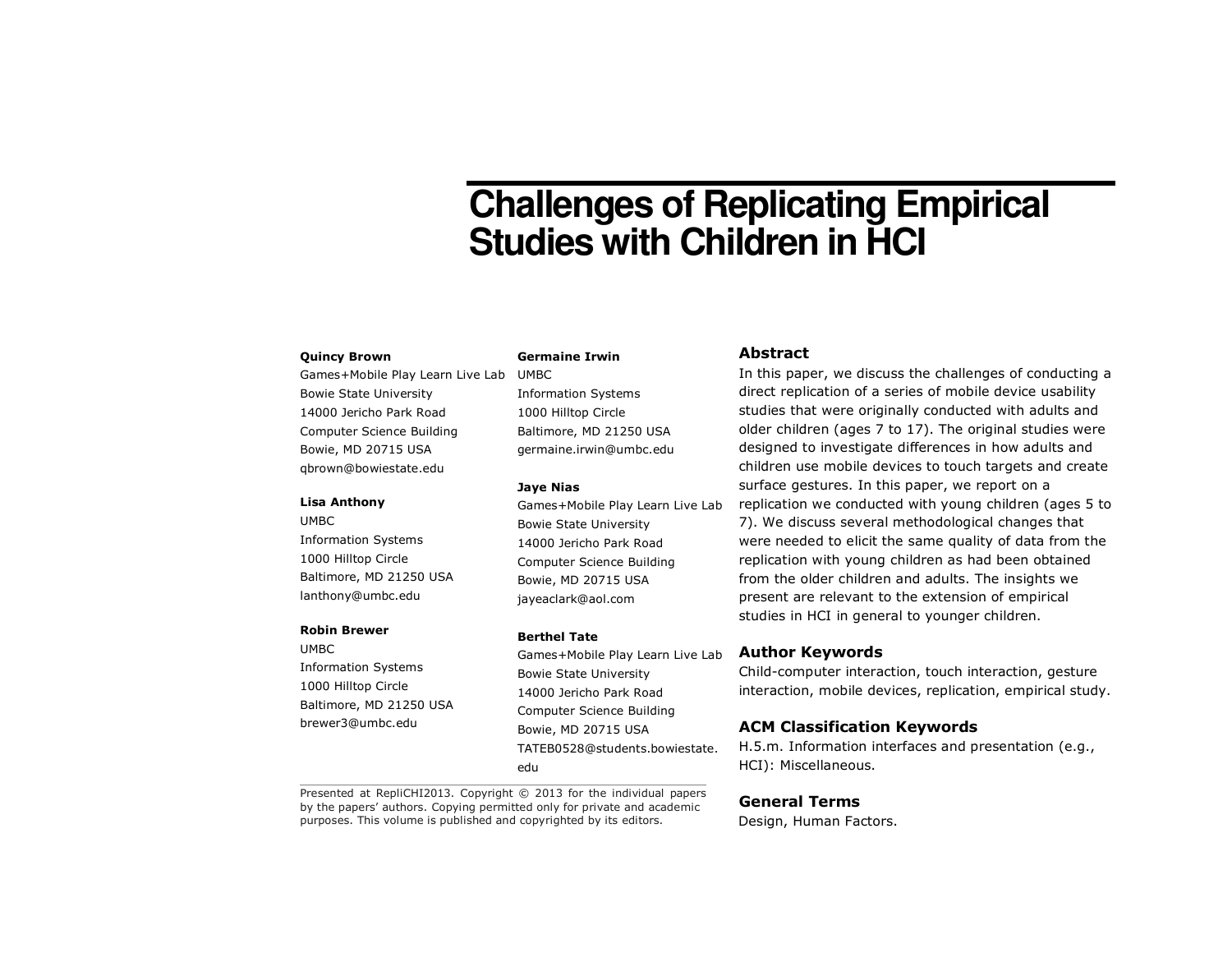## **Introduction**

In the context of research studies, children have often been viewed as vulnerable or ill-equipped and have been excluded from participation in studies due to concerns regarding informed consent, confidentiality, and the specialized attention or procedures required when conducting research with minors [1, 2]. To that end, previous research in human-computer interaction (HCI) has focused on including child participants by developing child-centered research methods and adapting protocols specifically for children [1, 3]. Though these efforts have increased the inclusion of children in HCI research, the use of separate protocols does not always allow for the direct comparison of findings between adults and children.

Here we present our insights from a direct replication of a series of studies of touch and gesture interaction on mobile devices that was first conducted with adults (18 years and older) and older children (ages 7 to 17) [6, 7, 8], and then replicated with younger children (ages 5 to 7). The goal of replicating these studies with younger children was to evaluate whether the same findings for older children and adults would hold for younger children. Though the studies were previously conducted with children as young as 7 years old, evidence from developmental psychology literature prompted us to include even younger participants: typically, as individuals mature from early childhood to adulthood, their cognitive and physical abilities also mature [4, 5]. Thus, the inclusion of younger children will allow for the comparison of patterns across all age groups, and support our overall goal of helping mobile application developers create more age-appropriate apps for children vs. adults, or even universally accessible apps.

# **Original Study Design**

 We have previously conducted three studies with adults (over 18 years old) and children (ages 7 to 17) [6, 7, 8] to investigate mobile device input and interaction differences between adults and children. The applications we used were designed specifically for these studies. Each participant completed a gesture task and target task. For the gesture tasks, participants used their finger to draw gestures (i.e., letters, numbers, symbols, and shapes) on the device screen.For the target tasks, participants touched square targets on the phone screen. A summary of the tasks from each study is given in Table 1. We also describe each task briefly to highlight the key points.

|                                 | Prelim.<br>[6]         | Study 1<br>[7, 8]         | Study 2<br>[8]        | Replica               |
|---------------------------------|------------------------|---------------------------|-----------------------|-----------------------|
| No. Kids<br>(Ages)              | 8<br>(7 to 11)         | 16<br>(7 to 16)           | 25<br>(10 to 17)      | (5 to 7)              |
| No.<br><b>Adults</b><br>$(18+)$ | 6                      | 14                        | 16                    | N/A                   |
| <b>Target</b><br>Task           | Mini<br>Target<br>Task | Target<br>Task            | Target Task Target    | Task                  |
| Gesture<br>Task                 | No FB<br>Gesture       | F <sub>B</sub><br>Gesture | No FB & FB<br>Gesture | No FB &<br>FB Gesture |

Table 1. Tasks and Studies.

#### *Mini Target Task [6]*

Square targets (43 in all) of four different sizes, large (26.4mm), medium (15.8mm), small (10.5mm) and very small (5.29mm), were displayed to the user one at a time. As the participant attempted to touch a target, the application logged the touch event. Participants were allowed one attempt per target only; touches were scored as *hits* or *misses*.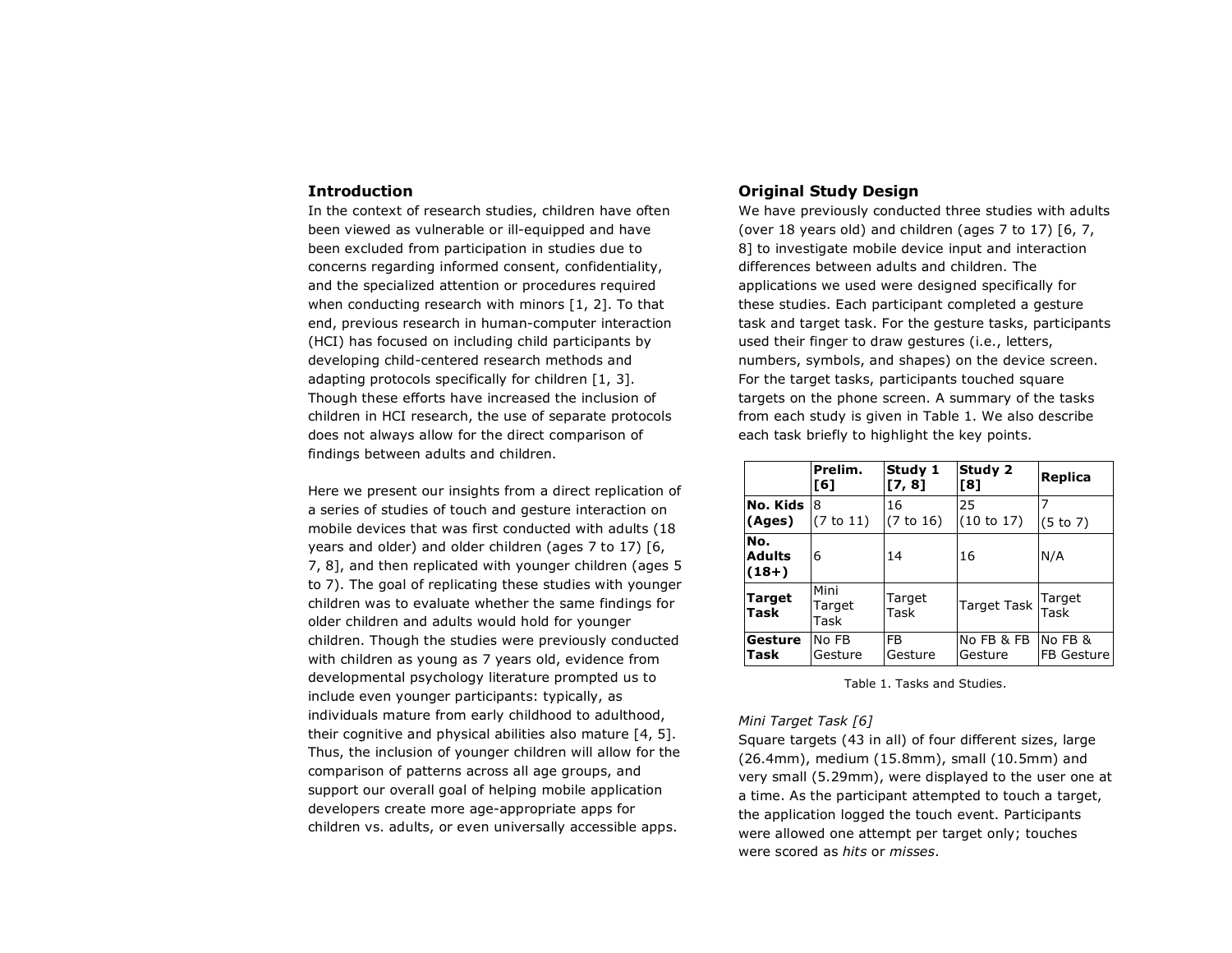# *Target Task [7, 8]*

 The full target task used 104 targets of 4 different sizes: very small (3.175 mm), small (6.35 mm), medium (9.5 mm), and large (12.7 mm), in 13 different interface positions. This task incorporated *edge padding* for half the targets, which caused them to appear close to, but not on, the edge of the screen. The order of targets was designed to evenly represent all possible transitions between target positions and sizes, and no two consecutive targets had the same size or position. Unlike the mini target task, to advance to the next target, the participants had to successfully touch within the boundaries of the visible target. Therefore, multiple attempts for the same target were possible; touches were again scored as *hits* or *misses*.

#### *Gesture Task – Feedback [7, 8]*

 Participants were shown a screen with text indicating which gesture to make and a "Done" button. Users used their finger to draw gestures on the device screen and press "Done" when finished. The complete gesture set (20 in all) included letters (A, E, K, Q, and X), numbers (2, 4, 5, 7, and 8), symbols (line, plus, arch, arrowhead, and checkmark), and geometric shapes (circle, square/rectangle, triangle, diamond, and heart). Participants were given a paper sheet showing what each gesture should look like, in case they were not familiar with every symbol by name (especially relevant for children). Participants entered an example of each gesture type one after another, and repeated this five times, yielding a total of six examples of each gesture type. As participants drew each gesture, a trace appeared under their finger of the gesture, but they were not able to edit their gestures.

## *Gesture Task – No Feedback [6, 8]*

The no feedback gesture task was identical to the feedback task except participants did not see a trace of the symbol beneath their finger as they drew.

#### **The Replica**

 We replicated Study 2 (conducted with older children and adults, see Table 1) using the same task applications: participants in the replicated study completed the Gesture Task – No Feedback, Gesture Task – Feedback, and the Target Task. So far, we have had 7 participants in this replication; three were 5 years old, one was 6 years old, and three were 7 years old. Of these participants, four were females, one participant was left-handed, and most self-rated their familiarity with touch input devices to be "average."

# **Successes of Replica**

The primary aspect of the protocol from the original study that was successful was the Target Task: in general, the 5 to 7 year olds were able to complete the Target Task without much difficulty. We believe this was because this task is very short and takes little time (about 1 to 2 minutes) compared to what is required to complete the six iterations of the gesture task (about 8 to 10 minutes). Furthermore, the Target Task required participants to perform an action (touching the interface) with which most children were familiar. In contrast, most of the children were not familiar with all of the gestures they had to draw in the Gesture Tasks and had to practice creating the gestures.

# **Limitations of the Replication**

While the Target Task was a success, we encountered problems with the younger participants not completing all repetitions in the Gesture Tasks. Only 2 of 7 children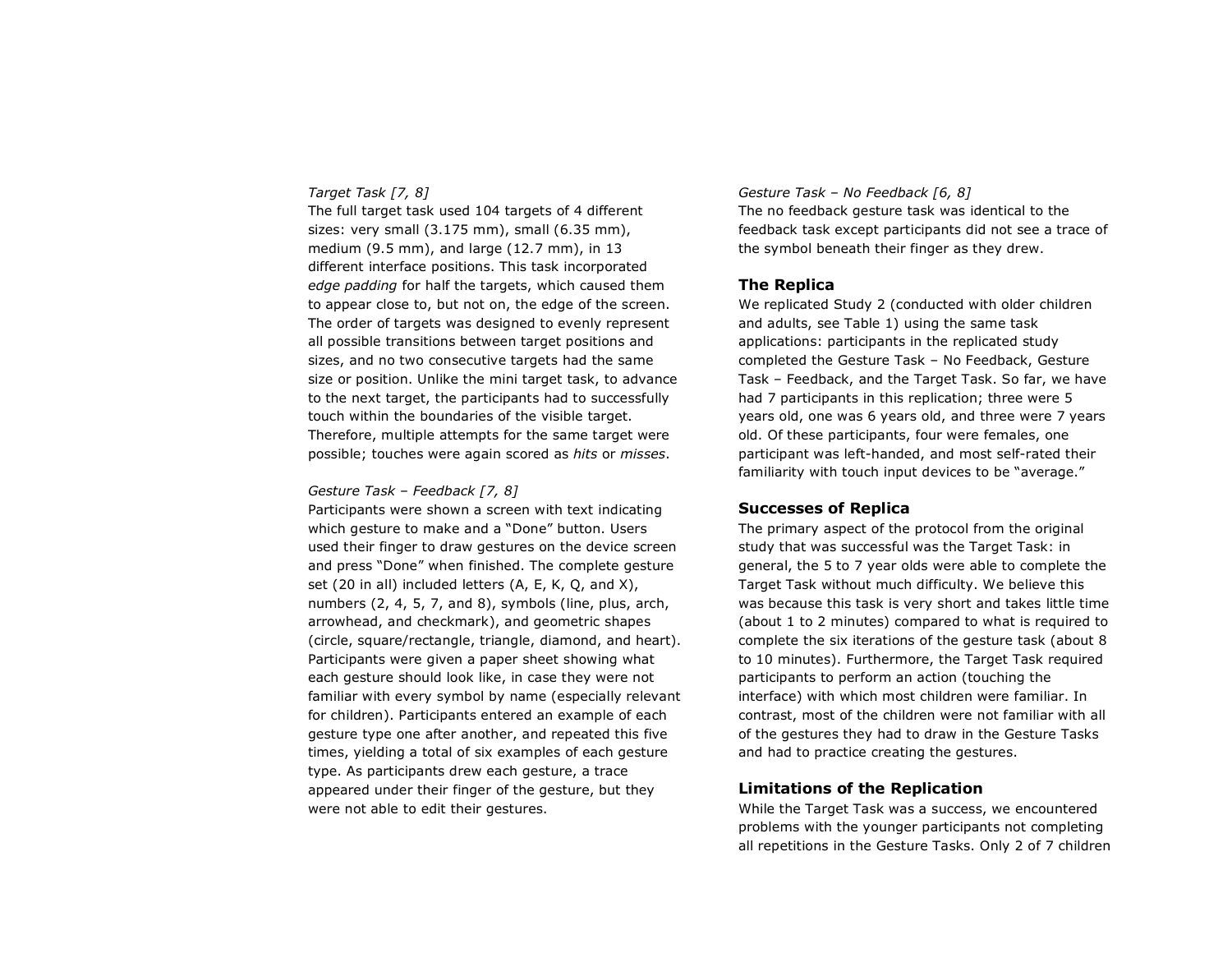completed all iterations of the Feedback and No Feedback Gesture Tasks. The average number of rounds completed was less than 3 for the other children. With the majority completing so little of the task, we did not have enough data to be confident in results from a gesture recognizer (which needs enough data for both a training set and a testing set).

# **Comparison of Results from the Replica**

#### *Target Task – Misses*

 Table 2 shows the proportion of targets missed on the first attempt in the Target Task for all prior studies [6, 7, 8] and the replica with younger children. The 34% miss rate for the replica is higher than the Study 1 [7, 8] and Study 2 [8] miss rate, which we hypothesize is due to the younger age of the participants (the preliminary study [6] had a higher miss rate because the task only allowed one attempt per target).

|                    | <b>Adults</b> | Children |
|--------------------|---------------|----------|
| Prelim. [6]        | 32%           | 46%      |
| Study 1 [7, 8]     | 17%           | 23%      |
| <b>Study 2 [8]</b> | 16%           | 23%      |
| <b>Replica</b>     | N/A           | 34%      |

Table 2. Target Task miss results for all studies.

|                    | <b>Adults</b>            | Children                 |
|--------------------|--------------------------|--------------------------|
| Study 1 [7, 8]     | 90% (FB only)            | 81% (FB only)            |
| <b>Study 2 [8]</b> | 91% (FB),<br>91% (no FB) | 82% (FB),<br>85% (no FB) |
| Replica            | N/A                      | 46% (FB),<br>49% (no FB) |

#### Table 3. Gesture Task recognition results for three studies.

## *Gesture Task*

Table 3 includes the average per-user recognition results (computed for the replica using the open-source \$N multistroke recognizer [9], as in prior work [7, 8]) for both Gesture Tasks across three of the studies. Both in spite of, and as a result of, the lower number of gesture samples collected so far during the replica, the replicated study recognition results are consistent with the overall trend we have found in our work that recognition rates are lower for younger participants. To ensure this finding is robust, we intend to explore ways to encourage children to complete the tasks so that we can examine this trend in more depth for the youngest children. We also hypothesize that the lower recognition rates may be attributed to the grade level of some of the participants (some 5 and 6 year olds had not completed first grade). Children who had been to school had more practice with handwriting and made gestures that appeared be more canonical (Figure 1).



Figure 1. The gesture for the symbol '5' generated by a five (a), six (b), and seven (c) year old in the replica.

# **Reasons for Accounted Differences**

In general, we found that the results of the replica were consistent with the original studies. However, we have identified four challenges areas with respect to younger